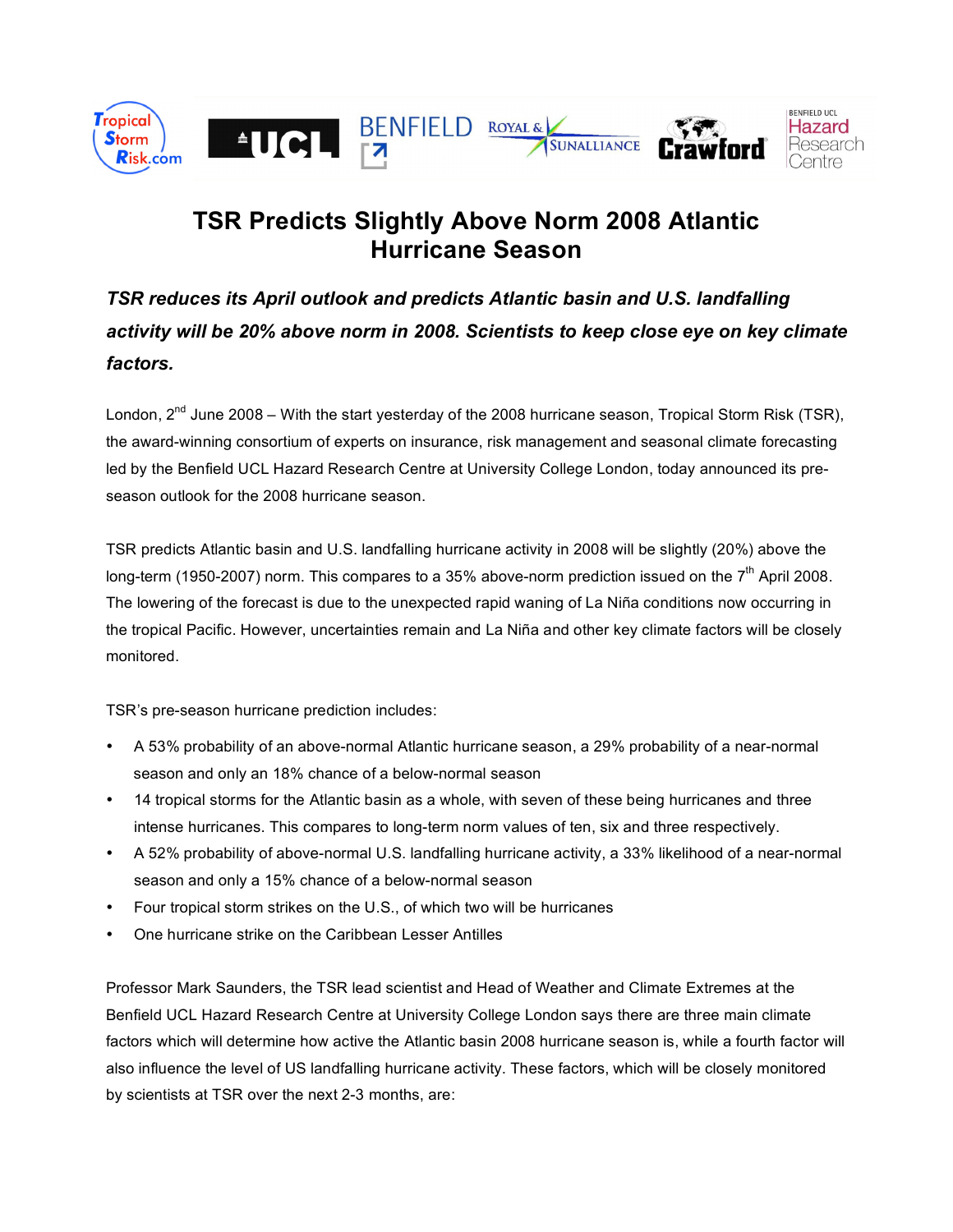- (1) The speed of trade winds which blow westward across the tropical Atlantic and Caribbean Sea in August and September. These winds influence cyclonic vorticity and vertical wind shear over the main hurricane track region. Cyclonic vorticity either helps or hinders the spinning up of storms depending upon its anomaly sign and magnitude. Vertical wind shear either helps or hinders a vertically coherent storm vortex from developing depending upon its magnitude
- (2) The temperature of the sea waters between west Africa and the Caribbean where many hurricanes develop during August and September. Waters here provide heat and moisture to help power the development of storms within the hurricane main development region.
- (3) The presence of African dry air and Saharan dust over the hurricane main development region. Dry air and dust inhibits thunderstorm occurrence and tropical storm formation as happened during the start of the 2006 hurricane season.
- (4) Tropospheric wind anomalies between heights of 925mb and 400mb over North America, the east Pacific and the North Atlantic. Wind anomalies in these regions in July are indicative of persistent atmospheric circulation patterns that either favour or hinder evolving hurricanes from reaching US shores during August and September.

Commenting on these factors Professor Saunders said: *"TSR expects the key trade wind and sea* temperature factors to be slightly enhancing for hurricane activity in 2008. However, at this lead it is difficult to make reliable projections for the roles of African dry air and tropospheric wind anomalies in August and *September. Climate conditions have changed a lot in the past month and this is also adding to uncertainties."*

Allaying concerns over a repeat of the 2004 and 2005 US hurricane seasons, which saw nine hurricanes strike the US, Professor Saunders added: *"A repeat of the devastation seen in 2004 and 2005 is most* unlikely. The more likely scenario is that 2008 will produce US landfalling activity close to the 1995-2007 *norm level."*

TSR forecasts may be accessed through the website www.tropicalstormrisk.com

## -ENDS-

## **For further information please contact:**

Ansi Vallens Professor Mark Saunders David Bogg Signals & Strategies Lead Scientist, TSR Consortium Benfield New York Benfield Hazard Research Centre, UK London, UK<br>Tel: +1 518 392 4238 Tel: +44 (0) 1483 204187 Tel: +44 (0) 2 Tel: +44 (0) 1483 204187 Tel: +44 (0) 20 7522 4016<br>mas@mssl.ucl.ac.uk david.bogg@benfieldgroup.co ansisvallens@taconic.net mas@mssl.ucl.ac.uk david.bogg@benfieldgroup.com